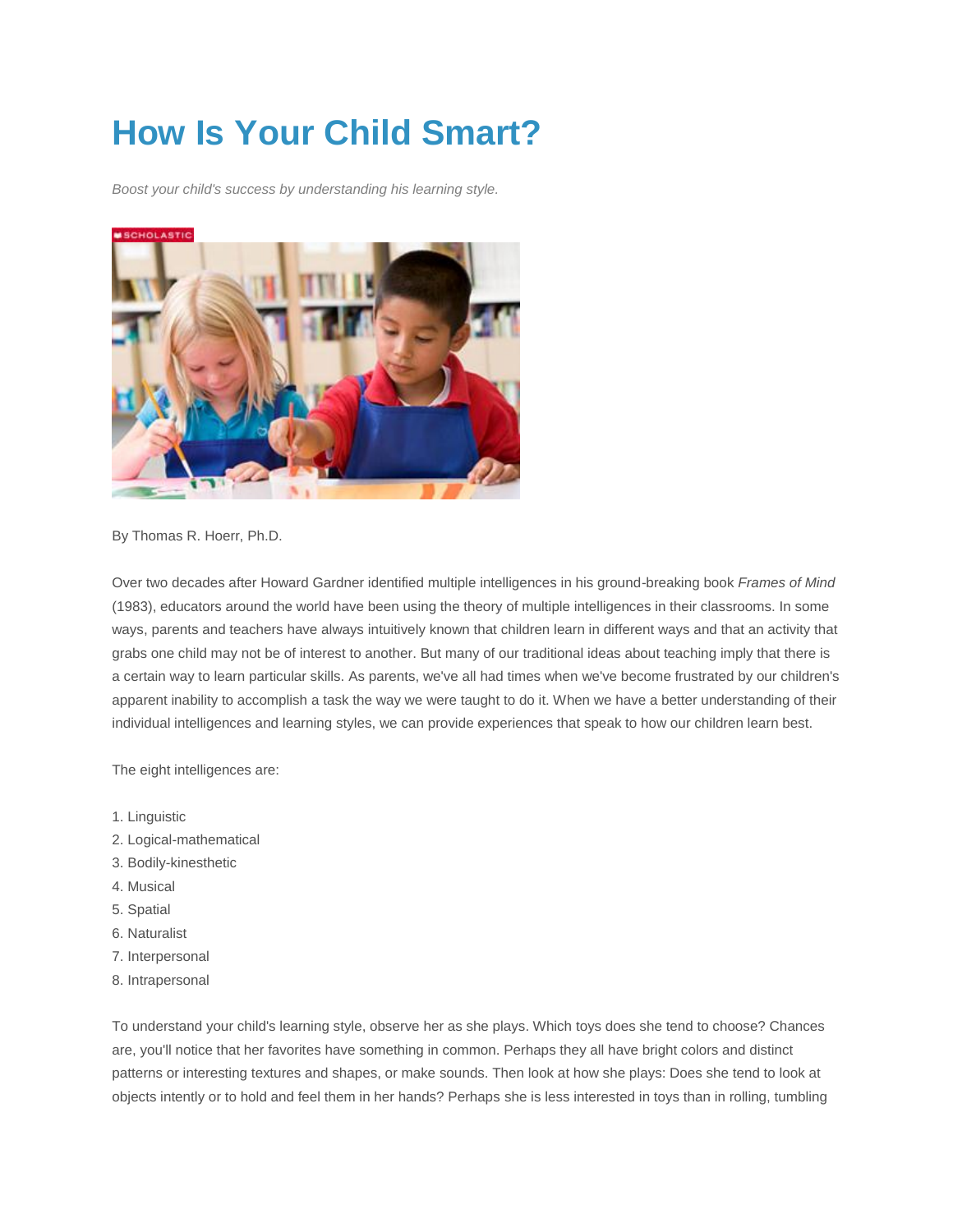and moving around. As you cuddle up with your child and a favorite book, pay attention to what she is most interested in. Is it looking at the illustrations? Listening to the cadence of the words and rhymes as you read aloud? Touching the different objects pictured on the page? Or does she practically leap out of your lap and start to act out the actions in the story as you describe them?

Most children have a number of different intelligences and learning styles and can be engaged in a variety of ways. If you don't see a strong preference for particular toys or games, it means that your child has more than one primary intelligence or that she isn't old enough to have developed a strong predilection. In most cases, you can begin to see a preference for particular styles at around age 2. By then your child will most likely respond best to specific activities and types of experiences.

Respecting individual intelligences and learning styles means offering your child a variety of ways to learn. This doesn't mean that you should shy away from helping him master certain skills — almost anything can be taught in a way that works well for a specific intelligence. When you identify and respond to your child's intelligence and learning style, you help him approach the world on his own terms. Playing to his strengths can make mastering new skills less frustrating — and can help him develop a lifelong love of learning.

#### **Many ways to learn**

One of the benefits of the multiple intelligence theory is that it offers parents many options — if a child isn't responding to a particular activity, there are many other approaches to try. Once you have a sense of your child's learning style, take a look at your home environment and routine to see how well it works for the way she learns. If you find that your child gravitates toward music, make sure that she has instruments available. Try playing music throughout the day and using songs as a way to encourage her enjoyment of different activities (a special song for doing the dishes or going grocery shopping can go a long way!). If she seems to have a powerful physical, or bodilykinesthetic, intelligence, remember that creating fun hopping or jumping games to play while you're waiting in lines or at the store can help to make these tough times easier.

While understanding your child's style helps you speak to his strengths, it is also important to give him opportunities to strengthen his weaknesses: Even if you're sure your child is a linguistic learner, there is plenty to be gained from engaging him in spatial or musical experiences. Here's a look at each kind of intelligence and the types of activities and experiences children tend to excel at with that learning style:

## **Linguistic**

**What it is:** Sensitivity to the meaning and order of words. These children use an expanded vocabulary and usually like to tell jokes, riddles or puns. They also like to read, write, tell stories and play word games.

A good way to engage a language-oriented child in a home science experiment, for example, is to encourage him to describe and record exactly what he is doing and observing. To help him understand a concept such as counting, ask him to create a story in which a character has to count many items. Have paper, writing material, different types of storybooks, and a tape recorder handy.

## **Logical-mathematical**

**What it is:** The ability to handle chains of reasoning and to recognize patterns and order. These learners enjoy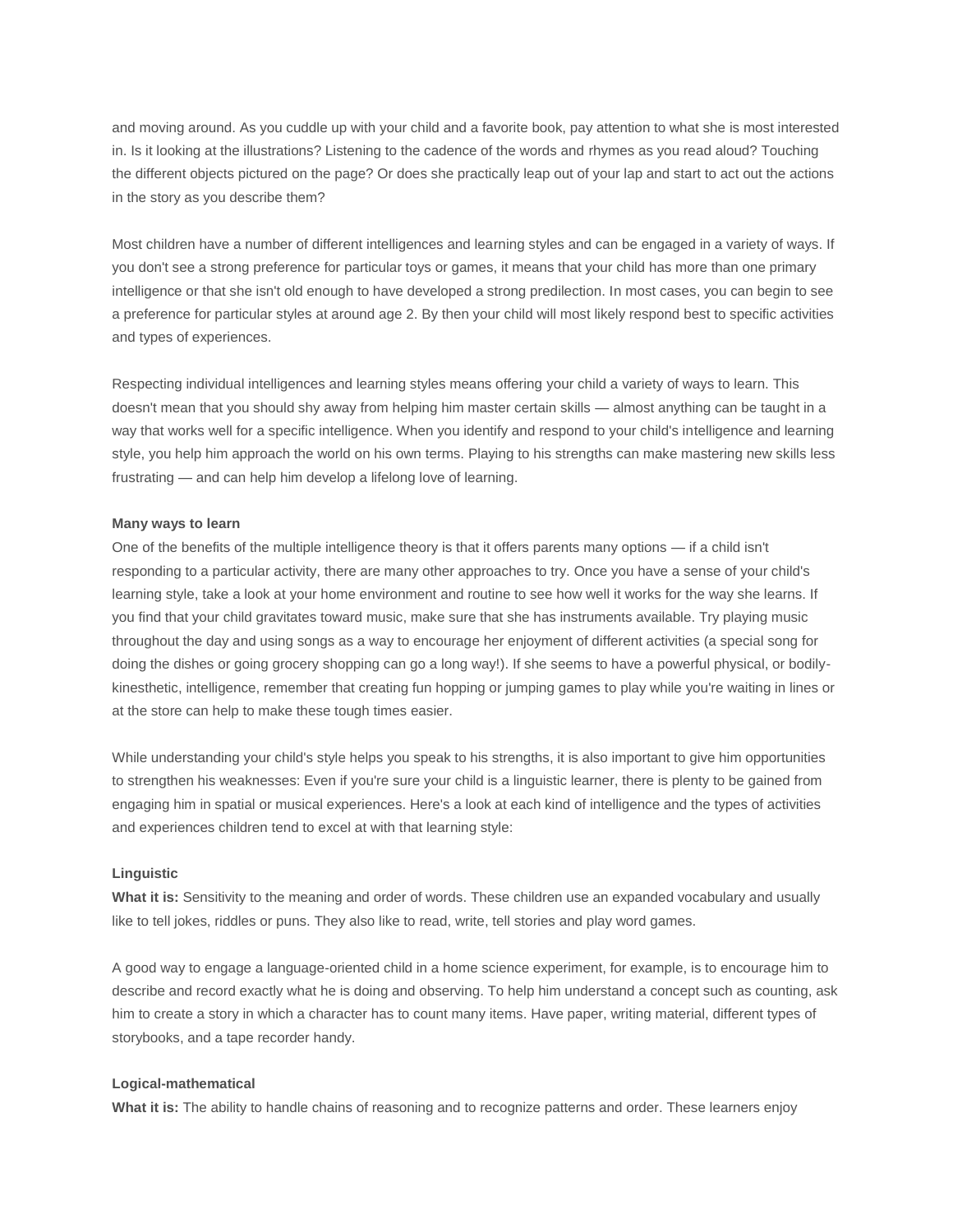working with numbers, want to know how things work, ask lots of questions, and collect items and keep track of their collections.

To interest a logical-mathematical learner in a picture book, have her sort and classify the different items or animals she sees in it. Asking her to compare the different sounds and tones various instruments can make is a good way to help her explore musical concepts. Good items to have on hand include puzzles, blocks and small manipulatives to count with.

#### **Bodily-kinesthetic**

**What it is:** The ability to use the body skillfully and to handle objects adroitly. Kinesthetic learners enjoy sports and love to be physically active. They tend to use body language, dance, act or engage in mime.

Kids with this intelligence tend to learn well through movement games and dramatizing scenes and situations. Playing a game of hopscotch will help your physical learner grasp math concepts more easily than counting items. A good science experiment for a bodily-kinesthetic child is to compare how far he can throw different types of objects. Try to have dress-up clothes and props for role-playing, bean bags, and other age-appropriate sports equipment around the house.

## **Musical**

**What it is:** Sensitivity to pitch, melody, rhythm and tone. These children love to listen to and play music, sing, hum, move to the rhythm, and create and replicate tunes.

Singing songs and making audio tapes can be the best way to engage your child in activities. To teach your musical learner math concepts, have her count drum beats or make musical patterns with an instrument. Provide plenty of instruments to explore (including kitchen utensils to bang!), a tape recorder, and a variety of songs and sounds to listen to.

#### **Spatial**

**What it is:** The ability to perceive the world accurately and to re-create or transform aspects of that world. These learners doodle, paint, draw and build with blocks. They also enjoy looking at maps, doing puzzles and mazes, and taking things apart and putting them back together.

Showing your child photos and pictures will help him grasp new information better than verbal explanations. To involve him in science experiments, ask him to draw his observations. Provide plenty of books with bright, bold graphics, as well as a variety of art materials for your child to explore.

## **Naturalist**

**What it is:** Recognizing and classifying the numerous species, the flora and fauna, of an environment. These kids like to spend time outdoors observing plants, collecting rocks and catching insects, and are attuned to relationships in nature.

When possible, use photos and books about animals and the natural world to explain topics. Going outside to observe concepts in action — cause and effect, for example — is the best way to teach a naturalist. A terrarium,